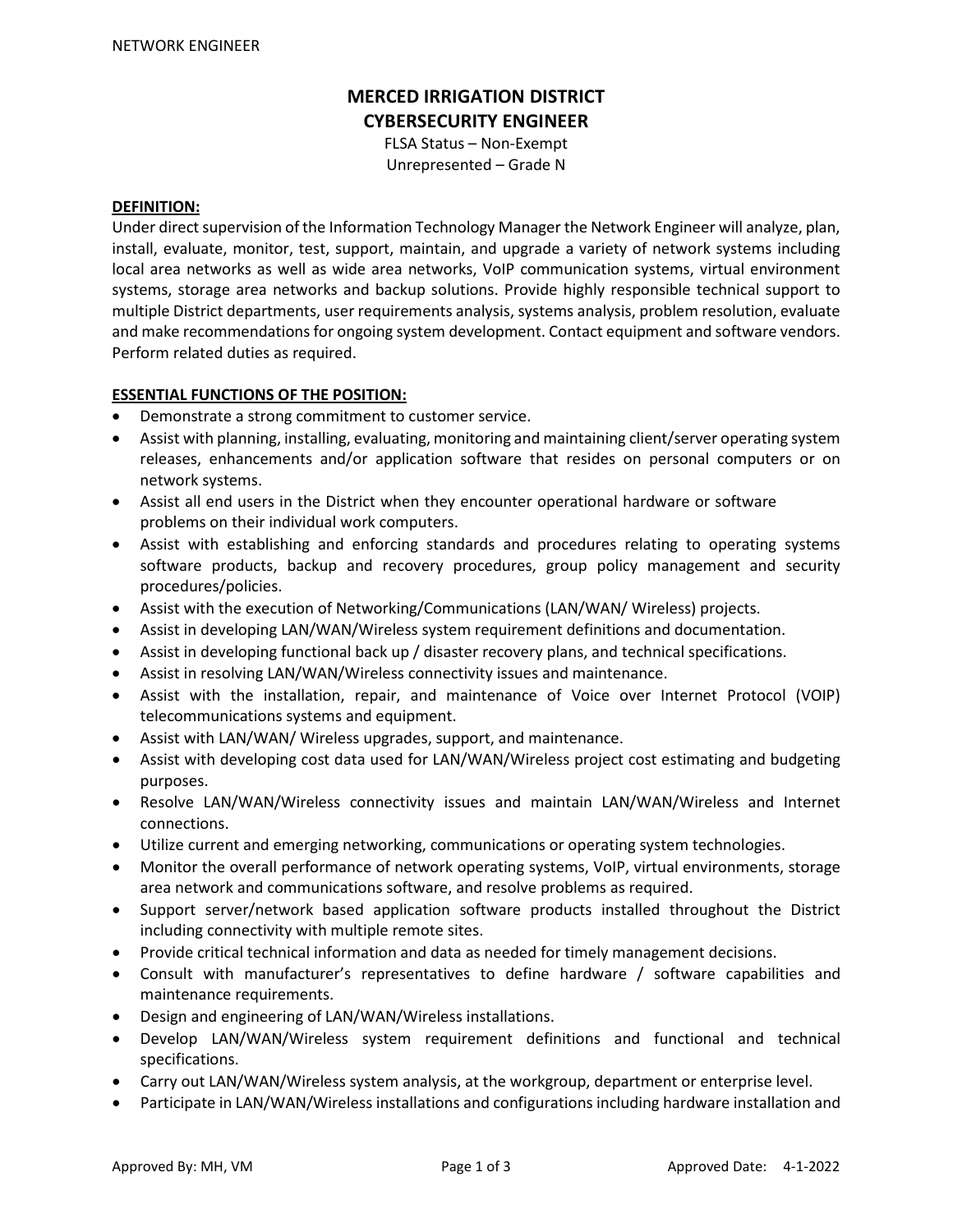maintenance.

• Perform related duties as required.

## **QUALIFICATIONS:**

Any combination of experience and education that would prepare the candidate for the duties and responsibilities of the position is acceptable.

#### **Education:**

Any combination of education and experience that would provide the required knowledge and skills may be qualifying.

- Bachelor of Science Degree from an accredited college or university with a major course work in computer science, information systems, business information systems, business administration or a related field is desirable.
- MCP, MCSE, CCNA, CCNP, A+ or other professional certifications in one or more fields of information technology is desirable.

#### **Experience:**

• Five (5) years of increasingly responsible experience designing, managing, and modifying computer networks and installing/ troubleshooting software applications and peripheral equipment.

#### **Ability to:**

- Communicate effectively orally and in writing.
- Coordinate and facilitate work with others and train and guide others.
- Lift and move equipment weighing up to 60 pounds.
- Troubleshoot and perform routine maintenance on computer systems.
- Reason logically, use a variety of techniques to resolve problems, manage time and resources, concurrently handle multiple assignments and work under deadlines.
- Configure desktop computers and related peripherals.
- Work outside of normal business hours
- Learn and adapt quickly to changes in technology

#### **Knowledge of:**

- Microsoft Windows Operating Systems
- Microsoft Office Suite
- Data Communications hardware, software, protocols and technologies including switches, routers, firewalls, WAN, LAN, 802.11x, TCP/IP, Ethernet Wiring
- Security hardware and software including antivirus systems, spam filtering hardware and/or software and intrusion prevention/detection systems and Internet content filtering systems.
- Database technologies
- Website technologies
- Backup and recovery technologies
- Storage area network (SAN) technologies
- Cisco VoIP technologies
- Wireless technologies
- Network management technologies
- Network security technologies
- Email server technologies (Microsoft Exchange)
- Systems documentation procedures and methods